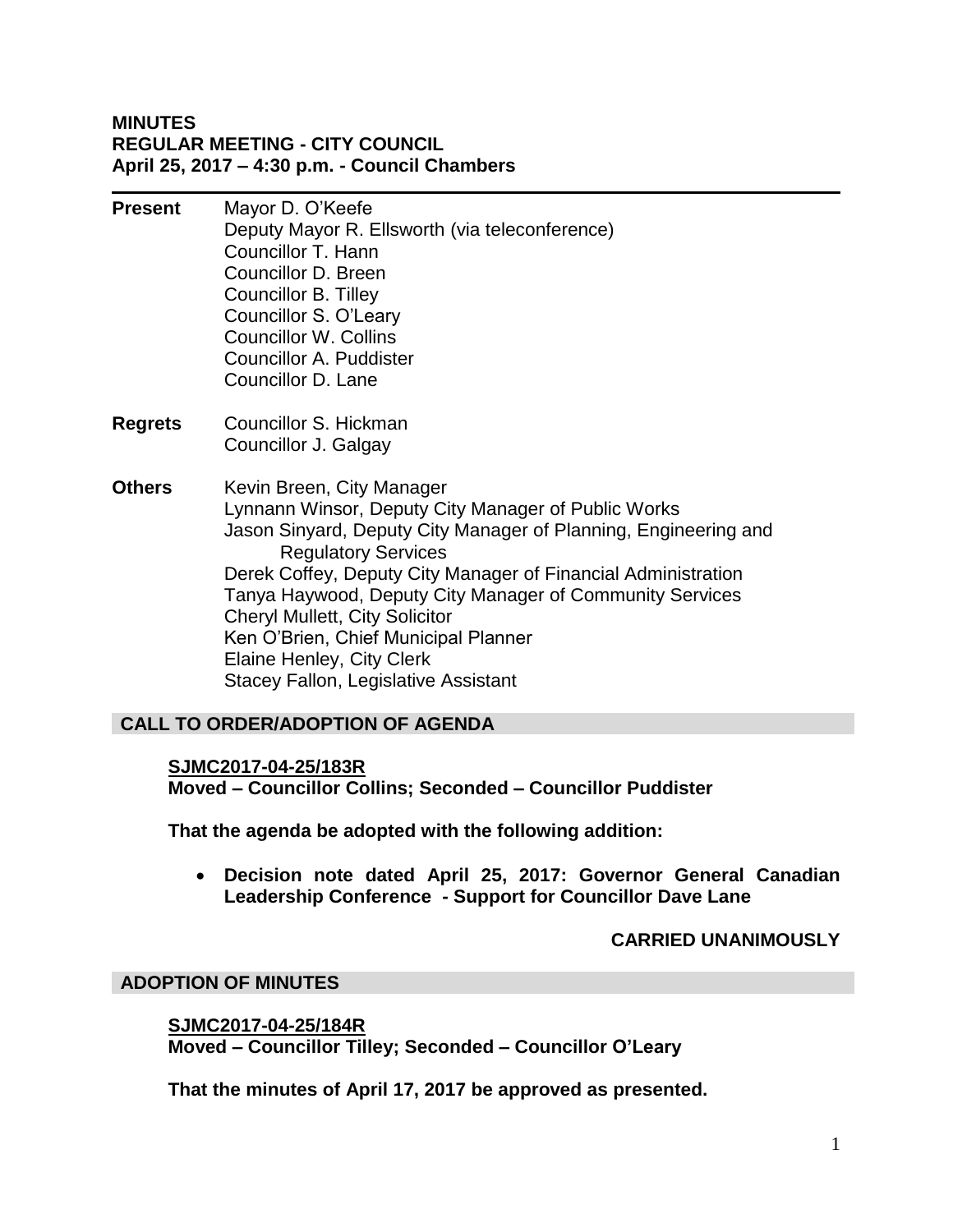**CARRIED UNANIMOUSLY**

## **BUSINESS ARISING**

**Text Amendment to Reduce Side Yard Requirements of the Planned Mixed Development -1 (PMD-1) Zone for the Galway Master Planned Community REZ1700004 725 Southlands Boulevard Applicant: Galway Residential GP Incorporate**

Council considered the above noted.

**SJMC2017-04-25/185R Moved – Councillor Puddister; Seconded – Councillor Collins**

**That Council that Council adopt St. John's Development Regulations Amendment Number 653, 2017, which would reduce the Side Yard requirement for the Planned Mixed Development -1 (PMD-1) Zone to 1.2 metres. Further, it will then be referred to the Department of Municipal Affairs and Environment with a request for Provincial Registration in accordance with the provisions of the Urban and Rural Planning Act.**

**CARRIED UNANIMOUSLY**

#### **COMMITTEE REPORTS**

**Development Committee Report – April 18, 2017**

*Link to Report*

Council considered the above noted report.

**SJMC2017-04-25/186R Moved – Councillor Puddister; Seconded – Councillor Collins**

**That the report and its recommendations be adopted as presented.**

**CARRIED UNANIMOUSLY**

#### **Economic Development, Tourism & Public Engagement Committee Report – April 12, 2017**

*Link to Report*

Council considered the above noted report.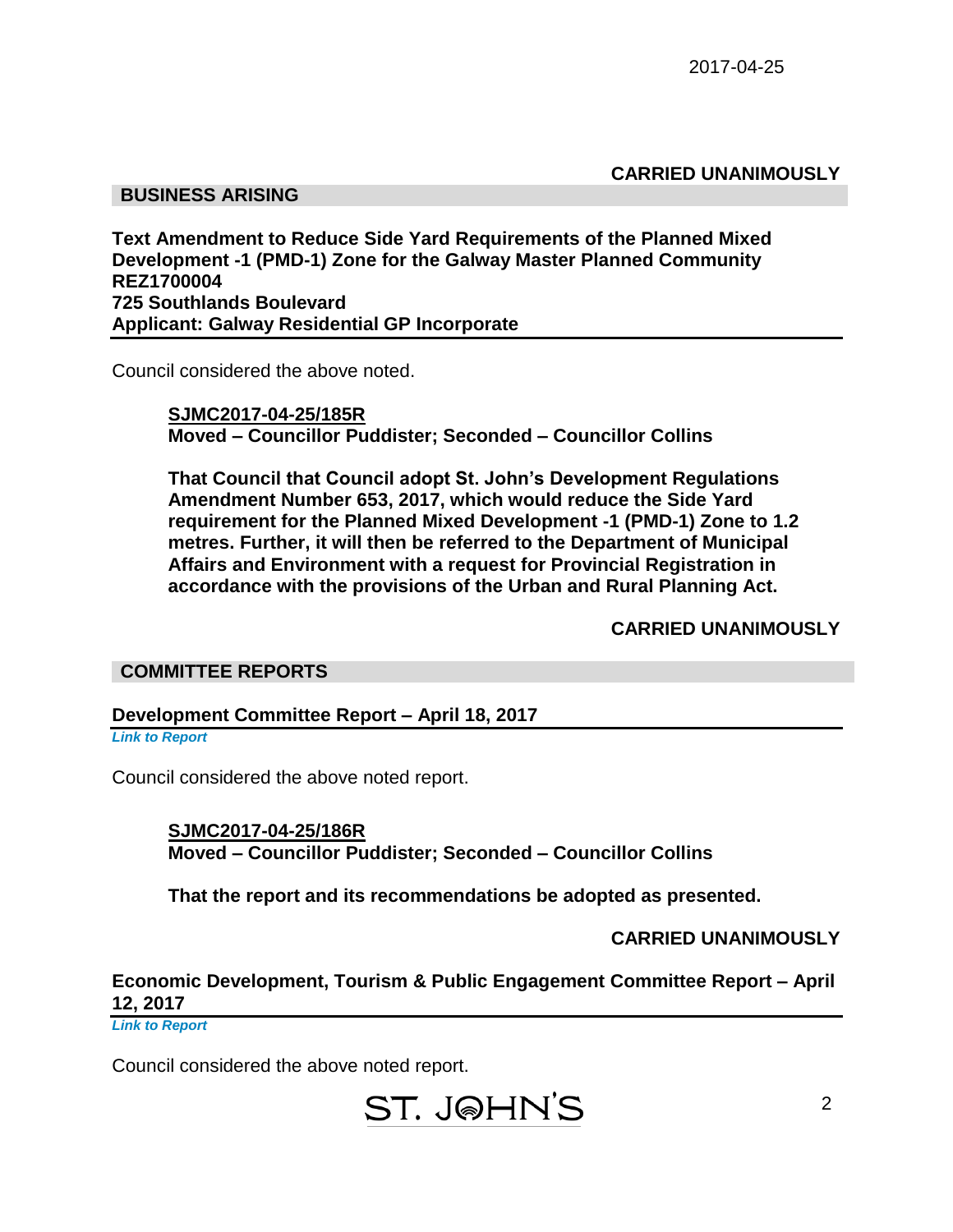#### **SJMC2017-04-25/187R Moved – Councillor Lane; Seconded – Councillor Tilley**

**That the report and its recommendations be adopted as presented.**

#### **CARRIED UNANIMOUSLY**

# **DEVELOPMENT PERMITS LIST**

*Link to List*

Council considered, for information, the above-noted for the period April12, 2017 to April 19, 2017.

#### **BUILDING PERMITS LIST**

*Link to List*

Council considered the Building Permits for the period of April 12, 2017 to April 25, 2017.

#### **SJMC2017-04-25/188R Moved – Councillor Tilley; Seconded – Councillor Hann**

**That the building permits list for the period April 12, 2017 to April 19, 2017 be approved as presented.**

#### **CARRIED UNANIMOUSLY**

#### **REQUISITIONS, PAYROLLS AND ACCOUNTS** *Link to Memo*

Council considered the requisitions, payrolls and accounts for the week ending April 11, 2017.

**SJMC2017-04-25/189R Moved – Councillor Tilley; Seconded – Councillor Hann**

**That the requisitions, payrolls and accounts for the week ending April 19, 2017 in the amount of \$4,088,448.05 be approved as presented.**

#### **CARRIED UNANIMOUSLY**

# **ST. J@HN'S**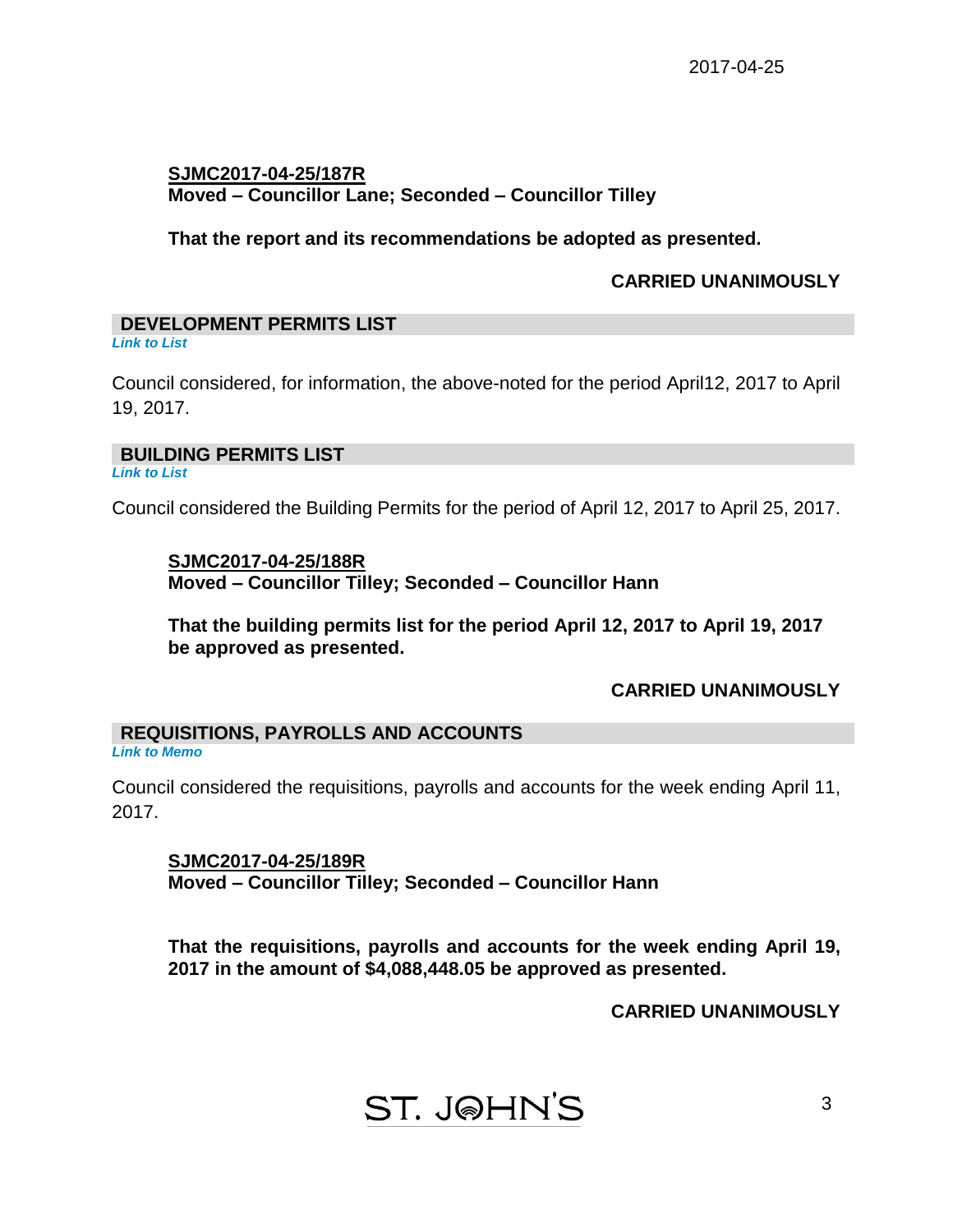#### **TENDERS/RFPS**

**Tender 2017021 - City Hall Parking Garage - Structural Repairs, Lighting Upgrading and CCTV Camera Installation**

Council considered the above noted tender.

#### **SJMC2017-04-25/190R Moved – Councillor Tilley; Seconded – Councillor Hann**

**That Council award this tender to the lowest bidder meeting specifications Anchorage Contracting Ltd. \$942,133.82, as per the Public Tendering Act. Taxes are included with submitted bid.**

**CARRIED UNANIMOUSLY**

**Tender 2017031 - Supply of Clothing St. John's Regional Fire Dept.**

Council considered the above noted tender.

**SJMC2017-04-25/191R**

**Moved – Councillor Tilley; Seconded – Councillor Hann**

**That Council award this tender to the lowest bidder meeting all specifications, the tender was awarded per line item, the above four vendors were the successful bidders. Please award this tender to Imprint Speciality Promotions, WM. L Chafe and Son, Mark's Commercial and Professional Uniforms and Mats as per the Public Tendering Act. Taxes (HST) is included in price quoted**

**CARRIED UNANIMOUSLY**

#### **Tender 2017034 – Recreation Center Equipment, Flooring and Furniture**

Council considered the above noted tender.

#### **SJMC2017-04-25/192R Moved – Councillor Tilley; Seconded – Councillor Hann**

**That Council award this tender to the lowest bidder meeting all specifications, the tender was awarded per line item, the three vendors were the successful bidders. Spartan Equipment, 9095-6269 Qc Inc. Gagne Sports Equipment and The Prophet Corporation dba Gopher Sport as per the Public Tendering Act.Taxes (HST) is extra to price quoted**

**CARRIED UNANIMOUSLY**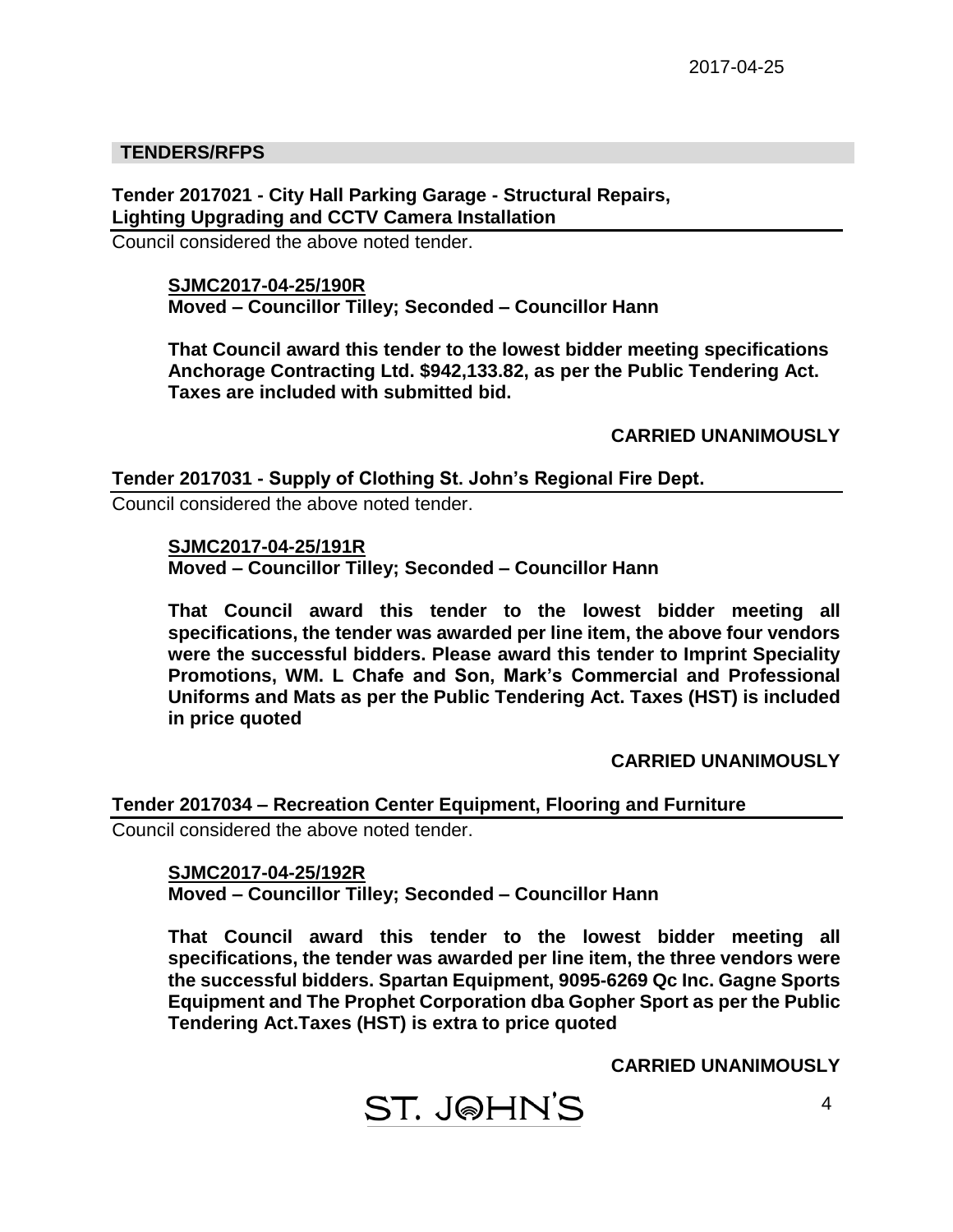## **Tender 2017037 – Janitorial Services Paul Reynolds Centre**

Council considered the above noted tender.

## **SJMC2017-04-25/193R Moved – Councillor Tilley; Seconded – Councillor Hann**

**That Council award to award this tender to the lowest bidder meeting specifications Newman's Cleaning Ltd. \$146,970.00, as per the Public Tendering Act. Taxes are included with submitted bid.**

# **CARRIED UNANIMOUSLY**

# **Tender 2017056 – Supply of Precast Bridge System**

Council considered the above noted tender.

**SJMC2017-04-25/194R Moved – Councillor Tilley; Seconded – Councillor Hann**

**That Council award this tender to the lowest bidder meeting specifications Capital Precast a Division of Newcrete Investments Limited Partnership \$245,000.00, as per the Public Tendering Act. Taxes are included with submitted bid.**

**CARRIED UNANIMOUSLY**

#### **OTHER BUSINESS**

**Decision Note dated April 25 2017 Re: Governor General's Canadian Leadership Conference – Support for Councillor Lane**

Council considered the above referenced decision note.

**SJMC2017-04-25/195R Moved – Councillor Puddister; Seconded - Councillor O'Leary**

**That the City pay for travel costs for Councillor Dave Lane to attend the Governor General's Canadian Leadership Conference from June 2, to 17, 2017.**

**CARRIED UNANIMOUSLY**